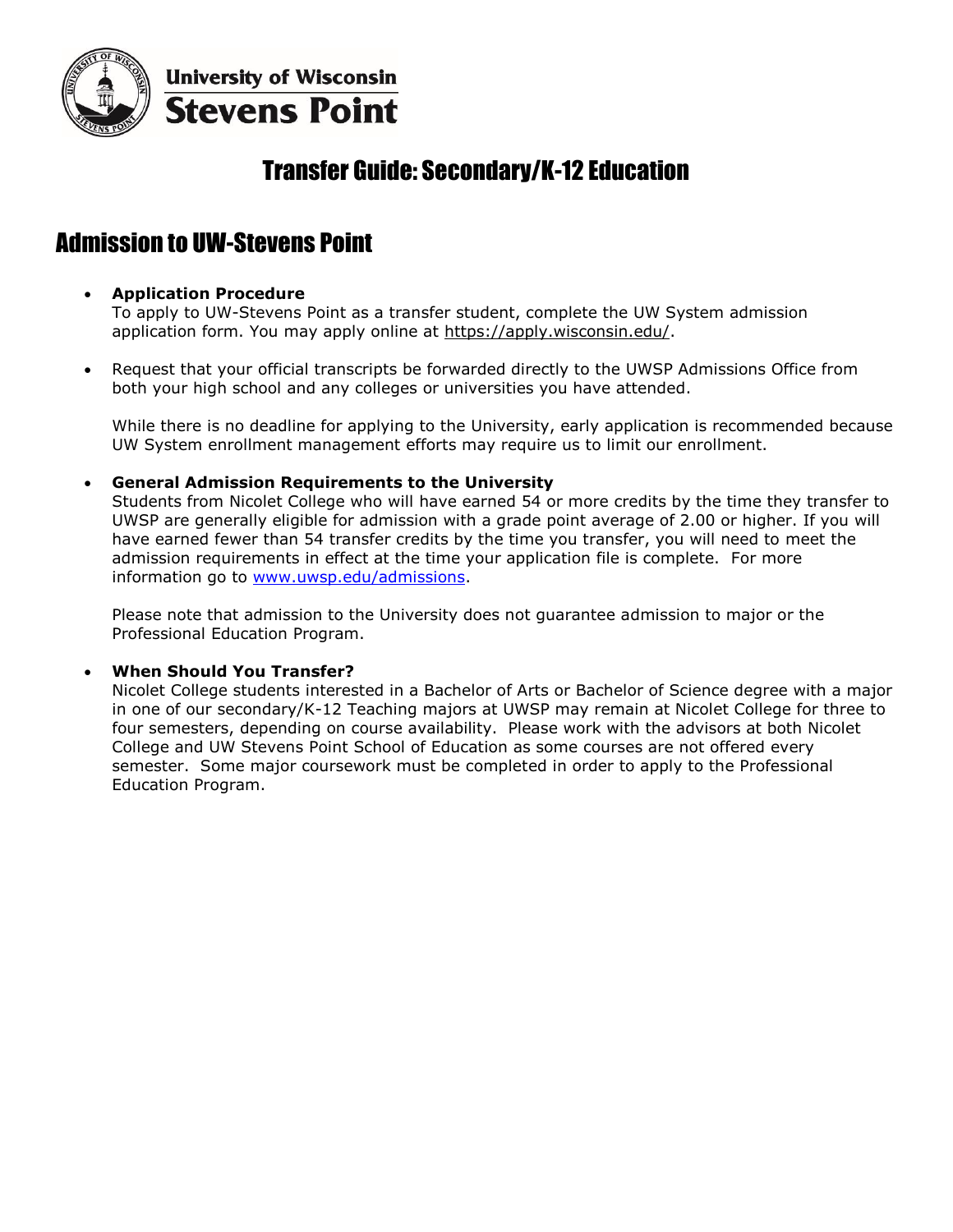

School of Education **College of Professional Studies University of Wisconsin-Stevens Point** 

# Admission to the Professional Education Program

## **Students with Secondary/K-12 teaching must be admitted to this Program to register for upper-level Education and Teaching Methods courses.**

Formal application to the Professional Education Program must be made. Deadlines: September 22 and February 22. Applications will be accepted up to the deadline. Late applications will be processed during the subsequent application period. Only students who meet all criteria listed below are eligible to apply. If the deadline falls on a weekend, the deadline to apply will be the Friday prior to the deadline. Transfer students who meet these requirements are encouraged to apply prior to transferring to UWSP.

Applications and questionnaires are available in the School of Education (SOE) Advising, Recruitment and Retention Office, Room 469 College of Professional Studies or at the UWSP School of Education website [\(http://www.uwsp.edu/education/Pages/CurrentUndergrad/UndergraduateAdvise/appRequire.aspx](http://www.uwsp.edu/education/Pages/CurrentUndergrad/UndergraduateAdvise/appRequire.aspx)).

Unofficial copies of transcripts from ALL post-secondary institutions must be attached to the application, along with the completed questionnaire, which is attached to the application, and letter proving admission to UWSP, if not currently enrolled at UWSP.

## Minimum Application Requirements for the Professional Education Program

To apply for admission to the Professional Education Program, all requirements must be met, and passing scores submitted to the SOE Advising, Recruitment and Retention Office no later than the deadline. Requirements may change at any time. Please check out our website for a list of Professional Education Program requirements:

<http://www.uwsp.edu/education/Pages/CurrentUndergrad/UndergraduateAdvise/appRequire.aspx>

We recommend the following:

- Pre-Professional Interview Early Childhood, Elementary Education, Physical Education and Special Education Majors only - take one semester prior to applying to the Program. Call the School of Education Advising, Recruitment and Retention Office, 715-346-2040, to set up your appointment, which may be done by phone. We are open Monday-Friday, 7:45-11:30 and 12:30-4:30.
- Take Communication 101 OR Education 205 OR the transfer equivalent at your campus (801- 198 or 810-201 are the Nicolet College equivalent courses), during your freshman year. One of these must be completed PRIOR to applying to the Program.
- Earn an overall GPA of 2.75 or higher (this includes all courses that transfer to UWSP).
- Transfer students are encouraged to apply to the Program one semester PRIOR to attending UWSP, if all requirements are met by the appropriate deadline.
- Early Childhood, Elementary and Special Education majors are urged to apply as soon as they have completed 24 credits.
- Enrollment caps: NONE
- All Secondary/K-12 teaching majors and some teaching minors have additional requirements to apply to the Professional Education Program. In most cases, this includes, but is not limited to, completion of specific coursework in the major. Please refer to our website for a list of these additional requirements.

<http://www.uwsp.edu/education/Pages/CurrentUndergrad/EnrollmentCap/default.aspx>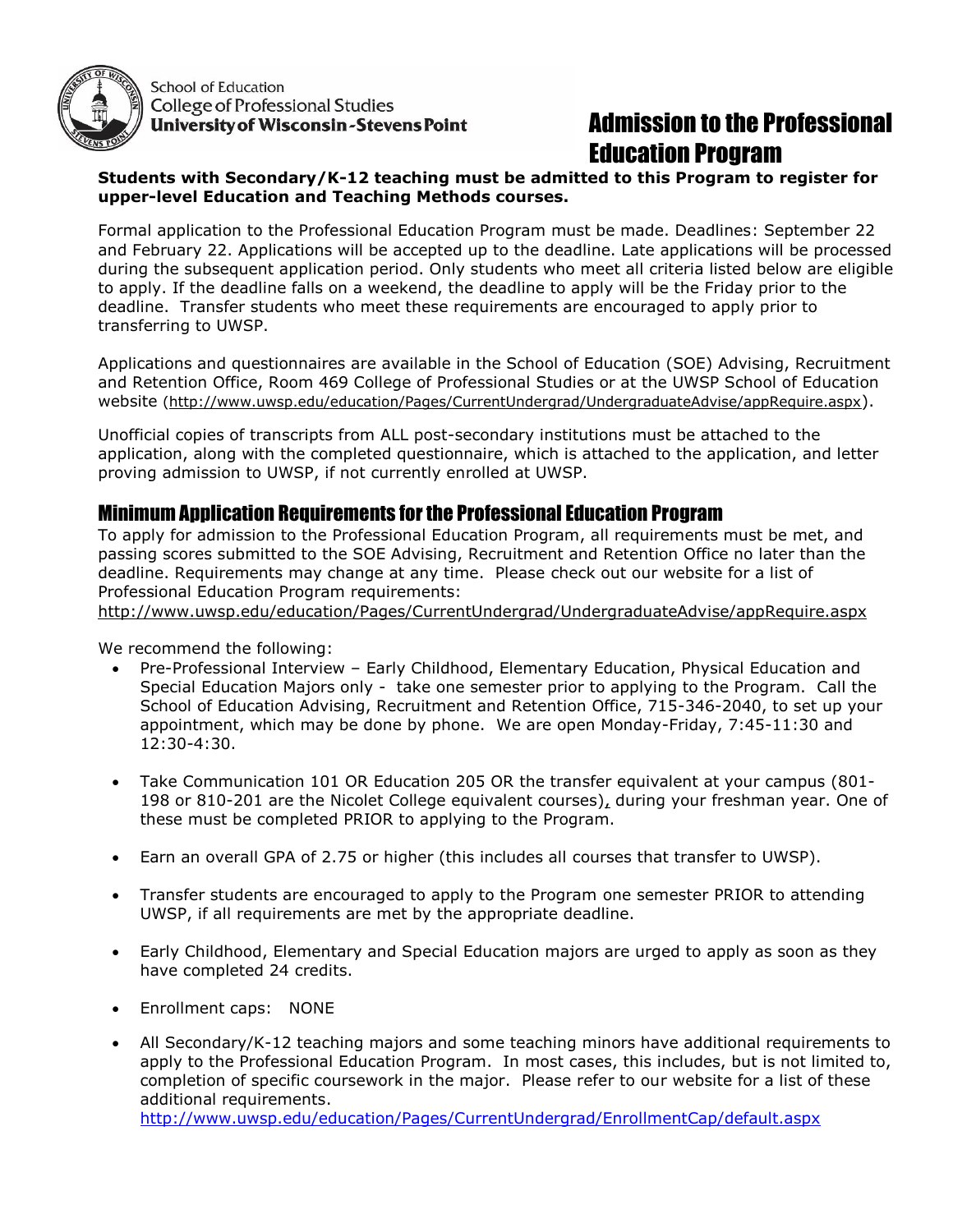## UW-Stevens Point Teacher Certification Requirements

- A teaching major and a bachelor's degree are required for Secondary/K-12 Education.
- "P" in front of a course number indicates that student must be accepted into the Professional Education Program in order to enroll in the course if taken at UWSP.
- Certification: Students will be certified in the Early Adolescence through Adolescence Level ages 10-21 – approximately grades 5/6-12. Students who complete a teaching major in Family and Consumer Science, Foreign Language Majors, Music Education and Physical Education will be certified in the Early Childhood through Adolescence Level – ages 0-21.

Many of the following courses meet both UWSP General Education Program Requirements and Department of Public Instruction requirements.

**Natural Sciences:** Choose one from each area: Physical and Life. - 6 credits required

| <b>UW-Stevens Point Requirement</b> | <b>Nicolet College Equivalent</b>                                                                  |
|-------------------------------------|----------------------------------------------------------------------------------------------------|
| <b>Physical Science</b>             | Any course that transfers to UWSP as a Natural Science<br>course that IS NOT a biological science. |
| Life Science:                       | Any course that transfers to UWSP as a Natural Science<br>course that IS a biological science.     |

## Humanities: **3 credits required**

| <b>UW-Stevens Point Requirement</b> | <b>Nicolet College Equivalent</b>                 |  |
|-------------------------------------|---------------------------------------------------|--|
| One Literature course from the      | Any literature course that transfers to UWSP as a |  |
| Humanities                          | "Humanity"*                                       |  |

## Social Sciences: **3 credits required**

| <b>UW-Stevens Point Requirement</b> | <b>Nicolet College Equivalent</b> |
|-------------------------------------|-----------------------------------|
| Psychology 110                      | Social Science 809-251            |

#### **Social Sciences –** *NOTE: These are only required for all "social science" majors and minors - 9 credits required*

| <b>UW-Stevens Point Requirement</b>            | <b>Nicolet College Equivalent</b>                                                            |
|------------------------------------------------|----------------------------------------------------------------------------------------------|
| Economics 110 or 272                           | Social Science 809-287                                                                       |
| Political Science 101                          | Social Science 809-122 OR History 803-227 (803-227 would<br>cover both Poli Sci 101 and 242) |
| Political Science 242 (spring only at<br>UWSP) | None                                                                                         |

**Environmental Responsibility:** Note - This specific course is only required for all "social science" & "science" majors and minors *-* **3 credits required**

| <b>UW-Stevens Point Requirement</b> | <b>Nicolet College Equivalent</b> |  |
|-------------------------------------|-----------------------------------|--|
| "P" - Natural Resources 370         | <b>NONE</b>                       |  |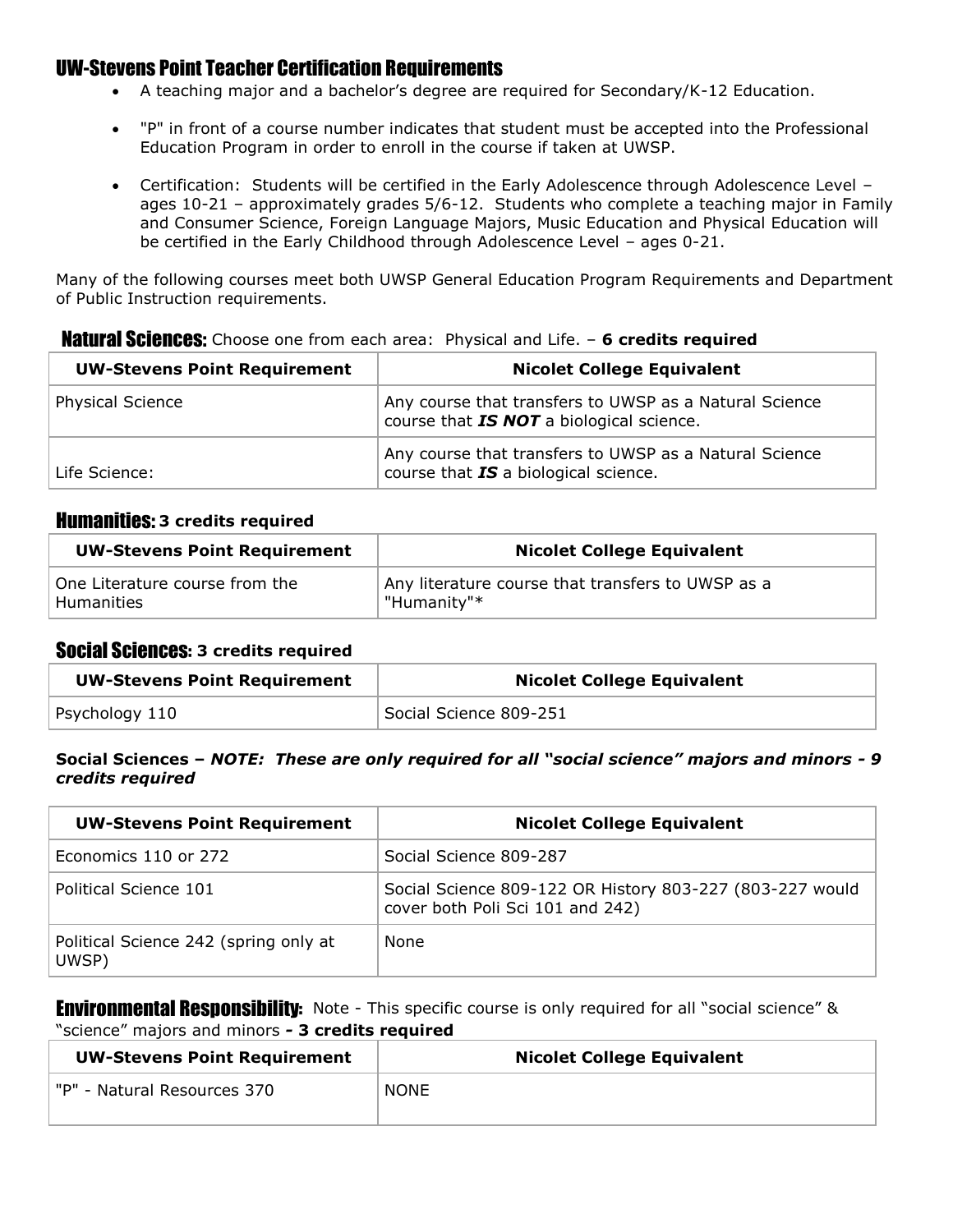## Additional Secondary/K-12 Certification Requirements

| <b>UW-Stevens Point Requirement</b>                                                                                                                                                             | <b>Nicolet College</b><br><b>Equivalent</b> |
|-------------------------------------------------------------------------------------------------------------------------------------------------------------------------------------------------|---------------------------------------------|
| "P" - Education 200 - 1 credit - Fundamentals Block. Not required for:<br>English or Physical Education Majors.                                                                                 | None                                        |
| Education 205 - 2 credits                                                                                                                                                                       | None                                        |
| "P" - Education 300 - 1 credit. Not required for: English or Physical<br><b>Education Majors.</b>                                                                                               | None                                        |
| "P" - Education 331 - 3 credits - Fundamentals Block. Not required for:<br>English Family & Consumer Science, Math, Music, or Physical Education<br>Majors.                                     | None                                        |
| "P" - Education 351 - 3 credits - Fundamentals Block                                                                                                                                            | ECE 307-187                                 |
| "P" - Education 381 - 2 credits - Fundamentals Block                                                                                                                                            | Social Science 809-254                      |
| "P" - Education 382 - 1 credit - Fundamentals Block<br>Education 381 must be taken prior to or the same semester as<br>Education 382.                                                           | None                                        |
| "P" - Education 385 - 3 credits - summer and winterim only. Not<br>required for: Family & Consumer Science, Music or Physical Education<br>Majors.                                              | None                                        |
| "P" - Education 386 - 3 credits. Not required for: English Majors                                                                                                                               |                                             |
| "P" - Education 390 - 3 credits (pre-req. Education 386) Not required<br>for: English, Family & Consumer Science, Music, or Physical Education<br>Majors.                                       |                                             |
| "P" Teaching Methods in Major<br>Science majors-Education 337 - fall only, 3 credits; Social Science<br>Majors - Education 339 - fall only, 3 credits                                           |                                             |
| "P" Teaching Methods in Minor<br>Science minors-Education 337 - fall only, 3 credits; Social Science<br>Minors - Education 339 - fall only, 3 credits                                           |                                             |
| "P" - Education 398 or Department Equivalent - Student Teaching - 12-<br>16 credits                                                                                                             | None                                        |
| "P" - Education 400 or Department Equivalent - Seminar on Teaching -<br>1 credit (taken during student teaching semester)<br>NOTE: Family & Consumer Science majors take FCS 400 for 2 credits. | None                                        |

## **Competencies**

- Demonstrate content knowledge by either 1) obtaining a 3.00 or higher in each teaching major and teaching minor or 2) submit passing scores on the required Praxis Subject Assessment exams. Students must meet one of the above requirements for teacher licensure. NOTE: Any student seeking a teaching license in French, German or Spanish are required to pass the ACTFL OPIC and WPT exams, regardless of their major/minor GPA.
- Submit an acceptable web-based portfolio on the Ten InTASC Teaching Standards. More information on these requirements can be found in the "Professional Education Advising Guide" section of the School of Education website,